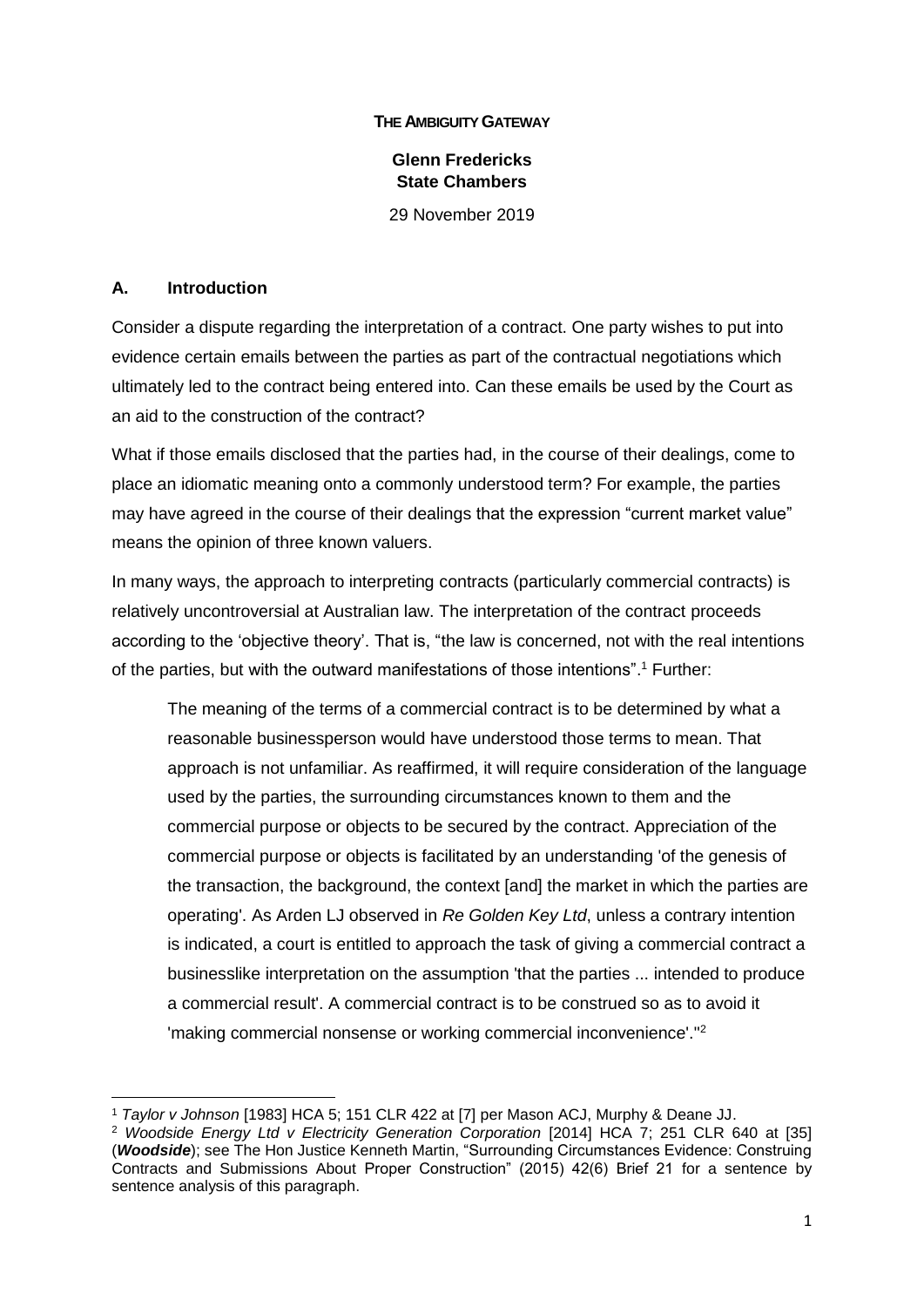Indeed, while familiarity with the 'parol evidence rule' suggests that the task of interpreting contracts is to be done solely by reference the terms of the contract itself<sup>3</sup>, the ability to use surrounding circumstances to construe those terms has long been recognised in English law. 4

However, an issue that remains unsettled (perhaps in some tension with the above approach) is the extent to which it is permissible to look beyond the terms of the contract itself. There can be no doubt that, as discussed below, in some circumstances it is permissible to do so. It also seems clear that evidence as to the subjective intention of the parties to the contract cannot be considered when construing its terms.

Accordingly, the questions to be considered are what 'extrinsic material' can be considered and when?

### **B. What is the ambiguity gateway?**

One common theme is whether ambiguity as to the terms or application of the contract is necessary before extrinsic material can be considered. This has become known as the 'ambiguity gateway'. The starting point for consideration of this issue is the statement of Mason J (as he then was) in *Codelfa Construction Pty Ltd v State Rail Authority of NSW*<sup>5</sup>:

"The true rule is that evidence of surrounding circumstances is admissible to assist in the interpretation of the contract if the language is ambiguous or susceptible of more than one meaning. But it is not admissible to contradict the language of the contract when it has a plain meaning. Generally speaking facts existing when the contract was made will not be receivable as part of the surrounding circumstances as an aid to construction, unless they were known to both parties, although, as we have seen, if the facts are notorious knowledge of them will be presumed".<sup>6</sup>

Despite the concise manner in which the 'true rule' was expressed, there are a number of ongoing controversies regarding its application. In particular, there is a question as to whether or not the ambiguity must be apparent on the face of the contract before regard can be had to extrinsic material, or whether the extrinsic material itself can be used to determine ambiguity.

These issues, particularly whether pre-existing ambiguity is a gateway, remain unsettled. There has not been a recent direct High Court consideration of the gateway – although even

5 [1982] HCA 24; 149 CLR 337 (*Codelfa*).

**<sup>.</sup>** <sup>3</sup> *Goss v Lord Nugent* (1833) 5 B&D 57, 110 ER 713 per Lord Denman CJ, cited in *Aurizon Network Pty Ltd v Glencore Coal Queensland Pty Ltd & Ors* [2019] QSC 163 (*Aurizon*) at [75].

<sup>4</sup> See *Grey v Pearson* (1859) 6 HLC 61, 10 ER 2016 per Lord Blackburn, cited in *Aurizon* at [80].

 $6$  at [22], 352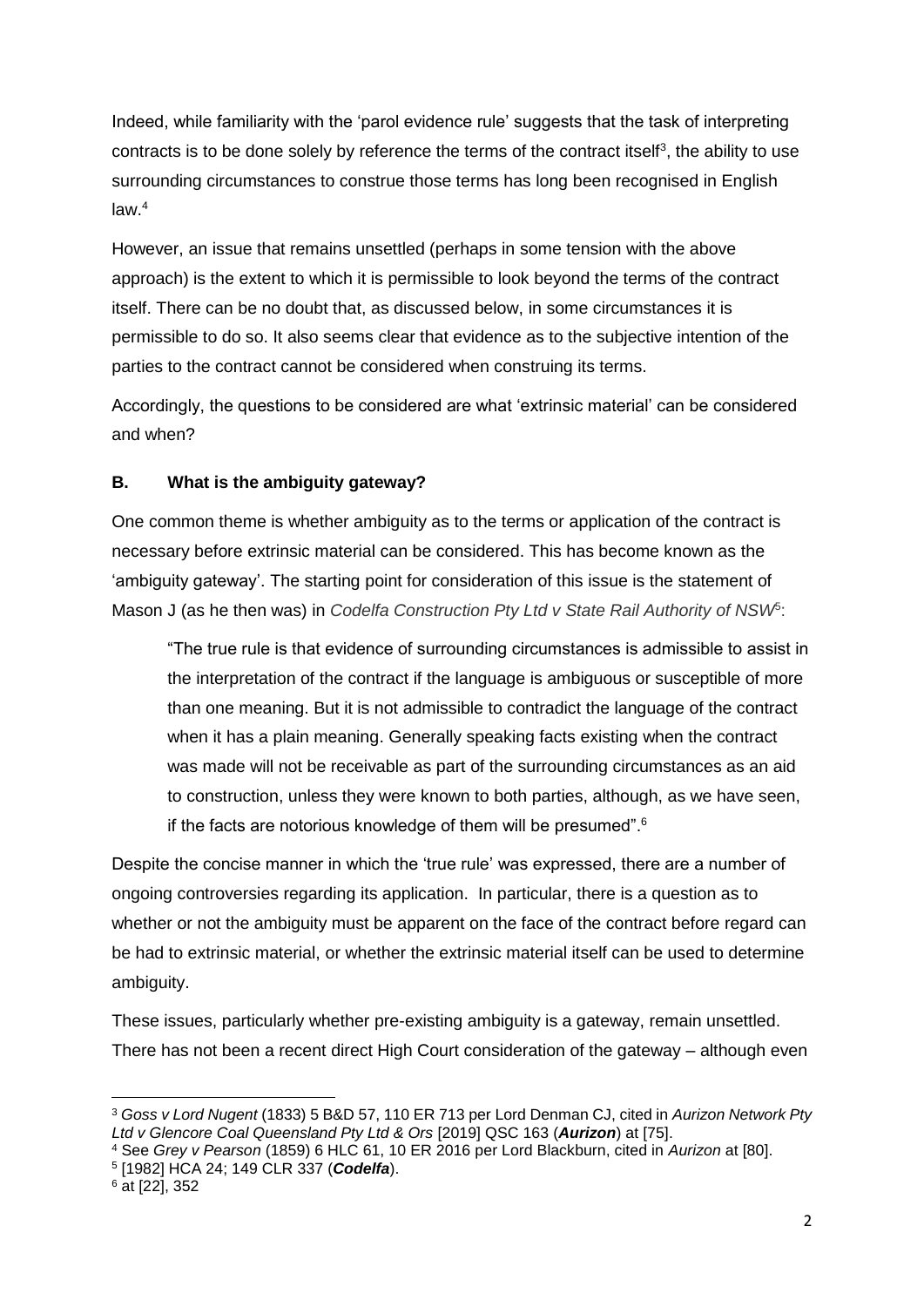this is a matter of some contention. Further, there is a difference in approach amongst the various State Supreme Courts, with for example, the Court of Appeal of Western Australia<sup>7</sup> and the Court of Appeal of Victoria taking the narrow view in contrast to the NSW Court of Appeal.

## **C. What is ambiguity?**

A preliminary issue for consideration is what does 'ambiguous' itself mean. All words are capable of having more than one meaning such that "[a]n incorrigible cynic may opine that the greater the amount of money at stake in a commercial contract dispute, the easier it is to find ambiguity or conflicting meanings".<sup>8</sup>

Further, "ambiguity" is a word that is often used imprecisely $9$ , and:

"is itself a word of ambiguous reference. Does it mean that one of two (or more) meanings are equally available, or does it also comprehend the commoner situation where the literal words have a likely conventional meaning but are capable of bearing a less likely one; one which, under well-accepted canons of construction can be established as the parties' common intention in an objective sense, by reference to what Lord Steyn calls "the objective contextual scene".<sup>10</sup>

In setting out the 'true rule', Mason J used the expressions "ambiguous" or "susceptible of more than one meaning". On one view, these expressions mean the same thing. Mason J later stated (extra-judicially):

Ambiguity may not be a sufficient gateway: the gateway should be wide enough to admit extrinsic material which is capable of influencing the meaning of the words of the contract. The modern point of criticism [of the 'true rule'] is that one should not have been thinking in terms of gateway. At the time [of the decision in *Codelfa*], however, it was natural to do because it stressed the importance of the natural and ordinary meaning of the words used by the parties in their written instrument and it respected the difference between interpretation and rectification.<sup>11</sup>

**<sup>.</sup>** <sup>7</sup> See Hancock Prospecting Pty Ltd v Wright Prospecting Pty Ltd [2012] WASCA 216; 45 WAR 29 (*Hancock*).

 $8$  The Hon Justice Kenneth Martin, "Contractual construction: Surrounding circumstances and the ambiguity gateway" (2013) 37 *Aust Bar Rev* 118.

<sup>9</sup> *Newey v Westpac Banking Corporation* [2014] NSWCA 319 at [14] per Basten JA.

<sup>10</sup> *Allstate Explorations NL & 2 Ors v Beaconsfield Gold NL & 2 Ors* [1999] NSWSC 832 at [42].

<sup>&</sup>lt;sup>11</sup> quoted in The Hon Kevin Lindgren AM QC, "The ambiguity of 'ambiguity' in the construction of contracts" (2014) 38 *Aust Bar Rev* 153 at p.157.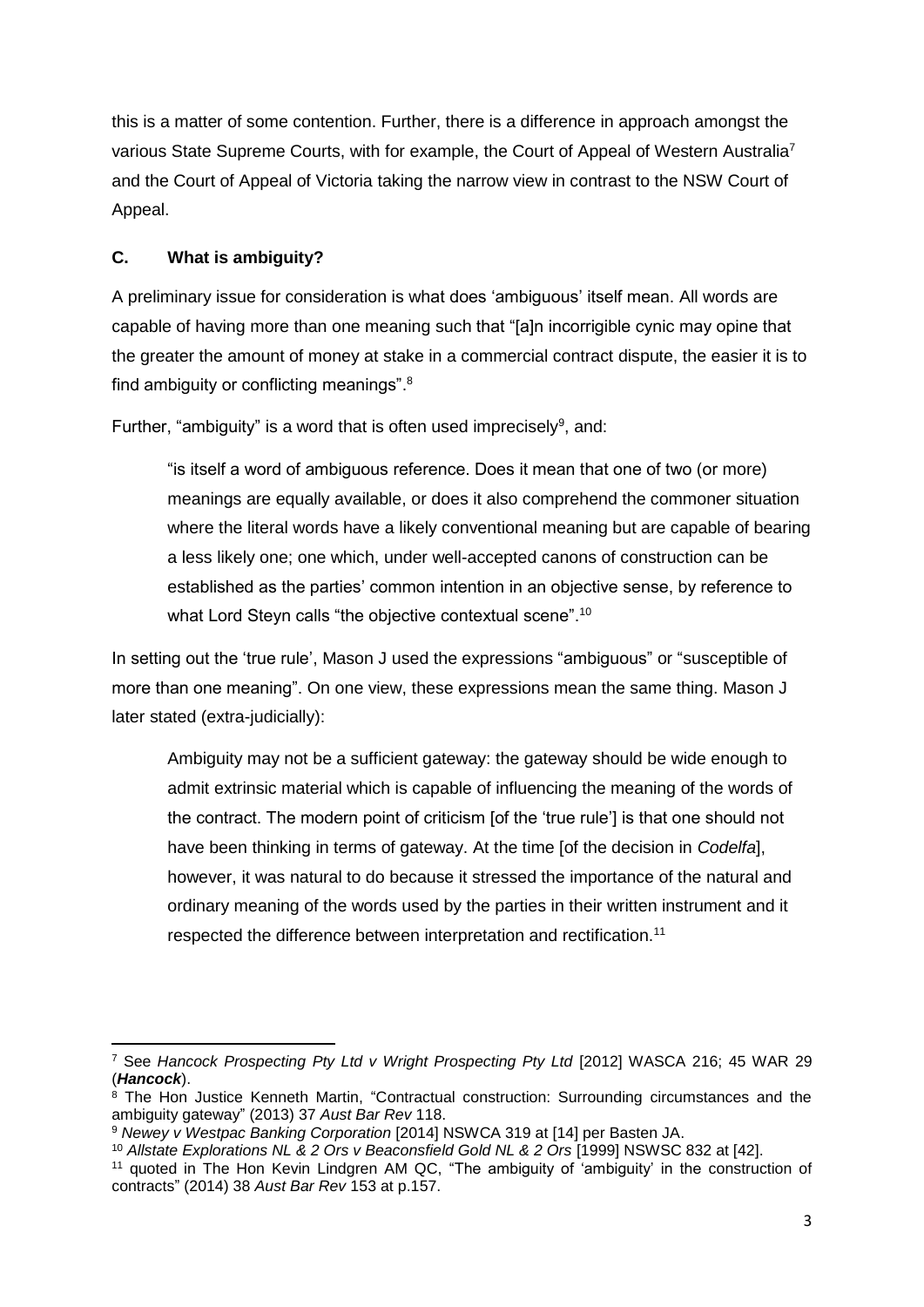In *Hancock*, McLure P stated that:

"The word 'ambiguous', when juxtaposed by Mason J with the expression 'or susceptible of more than one meaning', means any situation in which the scope or applicability of a contract is doubtful. Ambiguity is not confined to lexical, grammatical or syntactical ambiguity."<sup>12</sup>

It has been suggested that the true rule allows the use of extrinsic material:

- "(1) where the contractual language is ambiguous or is susceptible of more than one meaning;
- (2) to identify the meaning of a descriptive term;
- (3) to establish the genesis of the transaction (perhaps only to show that the strict legal meaning would make the transaction futile); and
- (4) to identify the aim of the transaction (perhaps only to show that the strict legal meaning would make the transaction futile)

and that it is not admissible:

- (5) to contradict the contractual language where it has a plain meaning; or
- (6) to establish subjective intentions or expectations, even although shared by both parties". 13

It can also be observed that elements of this approach are similar to that adopted by s.15AB(1) of the *Acts Interpretation Act 1901* (Cth) which provides<sup>14</sup>:

(1) Subject to subsection (3), in the interpretation of a provision of an Act, if any material not forming part of the Act is capable of assisting in the ascertainment of the meaning of the provision, consideration may be given to that material:

(a) to confirm that the meaning of the provision is the ordinary meaning conveyed by the text of the provision taking into account its context in the Act and the purpose or object underlying the Act; or

**<sup>.</sup>** <sup>12</sup> at [77] (citation omitted); see also The Hon Justice Kenneth Martin, n2 above at pp.2-3.

<sup>13</sup> Lindgren n11 above at pp.157 to 158; see also The Hon Justice Robert McDougall, *Construction of Contracts: the High Court's Approach* (Paper delivered at The Commercial Law Association Judges' Series, 26 June 2015) for a similar analysis.

<sup>&</sup>lt;sup>14</sup> See also the consideration of the history of 'ambiguity' cases, including dealing statutory construction. in *Aurizon* at [77] to [114]; *Franklins Pty Ltd v Metcash Trading Ltd* [2009] NSWCA 407; 76 NSWLR 603 (*Franklins*) at [293] to [297] per Campbell JA.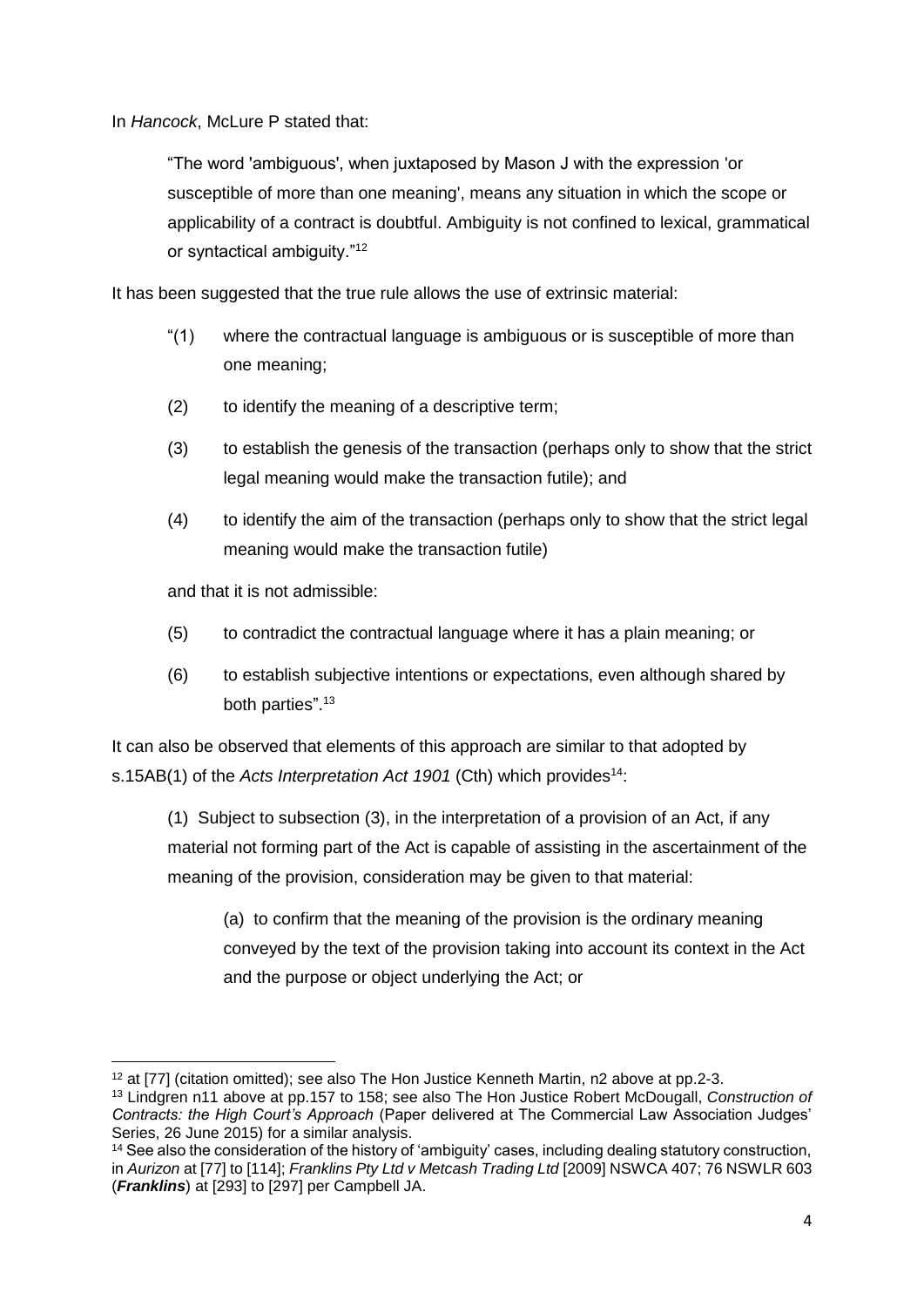- (b) to determine the meaning of the provision when:
	- (i) the provision is ambiguous or obscure; or

(ii) the ordinary meaning conveyed by the text of the provision taking into account its context in the Act and the purpose or object underlying the Act leads to a result that is manifestly absurd or is unreasonable.

### **D. The English position**

Before looking at the position in Australia, a short detour to England is appropriate.

As noted above, English law had long recognised the use of 'surrounding circumstances', and in more recent times the House of Lords has continued to adopt the broad approach that pre-existing ambiguity is not necessary before resort can to be had to extrinsic material as an aid to construction.

The House of Lords set out the principles to be used in approaching the construction of a contract in *Investors Compensation Scheme Ltd v West Bromidge Building Society*<sup>15</sup>, being:

"(1) Interpretation is the ascertainment of the meaning which the document would convey to a reasonable person having all the background knowledge which would reasonably have been available to the parties in the situation in which they were at the time of the contract.

"(2) The background may include …, [s]ubject to the requirement that it should have been reasonably available to the parties…, absolutely anything which would have affected the way in which the language of the document would have been understood by a reasonable man.

"(3) The law excludes from the admissible background the previous negotiations of the parties and their declarations of subjective intent…

(4) The meaning which a document (or any other utterance) would convey to a reasonable man is not the same thing as the meaning of its words. … the meaning of the document is what the parties using those words against the relevant background would reasonably have been understood to mean…

"(5) … if one would nevertheless conclude from the background that something must have gone wrong with the language, the law does not require judges to attribute to the parties an intention which they plainly could not have had."

**<sup>.</sup>** <sup>15</sup> [1998] 1 WLR 896 at pp.912 to 913 per Lord Hoffman.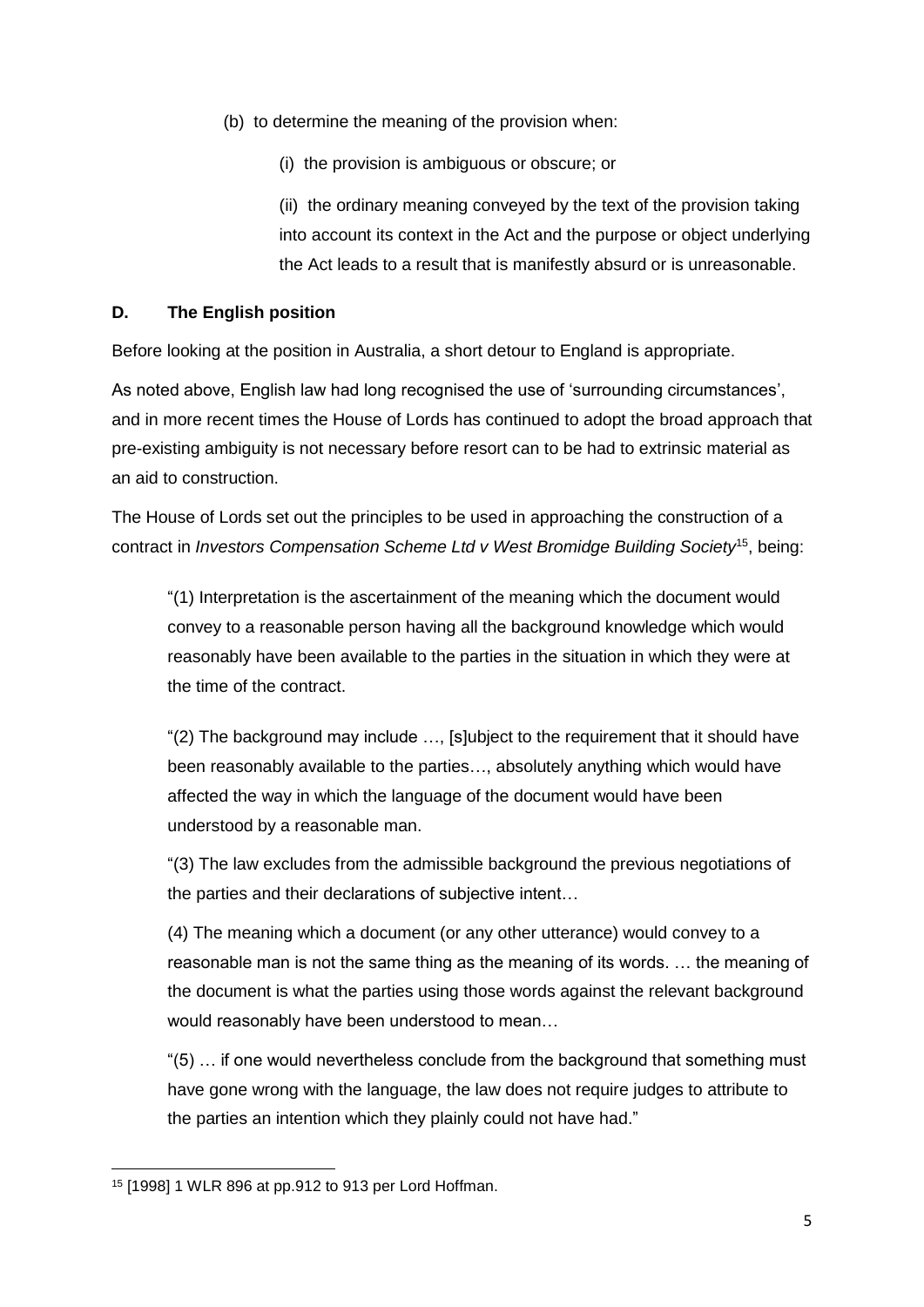Thus, the English position is that a court can consider the context of a contract without there needing to be ambiguity on the face of the contract. However, as with Australia, the approach to interpretation remains objective.

## **E. Australia post***-Codelfa*

Following *Codelfa*, there were a number of High Court decisions dealing with the construction of contracts. However, they have not explicitly considered the 'ambiguity gateway' requirement.<sup>16</sup>

# *Maggbury Pty Ltd Hafele Australia Pty Ltd*<sup>17</sup>

In *Maggbury*, the High Court stated that:

"Interpretation of a written contract involves, as Lord Hoffmann has put it:

'the ascertainment of the meaning which the document would convey to a reasonable person having all the background knowledge which would reasonably have been available to the parties in the situation in which they were at the time of the contract'. 18

# *Royal Botanic Gardens and Domain Trust v South Sydney City Council*<sup>19</sup>

Despite an apparent move in Maggbury towards the English position, the Court reaffirmed *Codelfa* in *Royal Botanic Gardens*, stating:

Two further matters should be noticed. First, reference was made in argument to several decisions of the House of Lords, delivered since *Codelfa* but without reference to it. Particular reference was made to passages in the speeches of Lord Hoffmann in *Investors Compensation Scheme Ltd v West Bromwich Building Society* and of Lord Bingham of Cornhill and Lord Hoffmann in *Bank of Credit and Commerce International SA v Ali*, in which the principles of contractual construction are discussed. It is unnecessary to determine whether their Lordships there took a broader view of the admissible "background" than was taken in *Codelfa* or, if so, whether those views should be preferred to those of this Court. Until that determination is made by this Court, other Australian courts, if they discern any inconsistency with *Codelfa*, should continue to follow *Codelfa*. 20

<sup>1</sup> <sup>16</sup> See The Hon Justice McDougall n13 above for a more detailed consideration of the following and other High Court decisions.

<sup>17</sup> (2001) 210 CLR 181 (*Maggbury*) (citations omitted).

<sup>18</sup> *Ibid* at [11].

<sup>19</sup> (2002) 240 CLR 45 (*Royal Botanic Gardens*) (citations omitted).

<sup>20</sup> *ibid* at [39].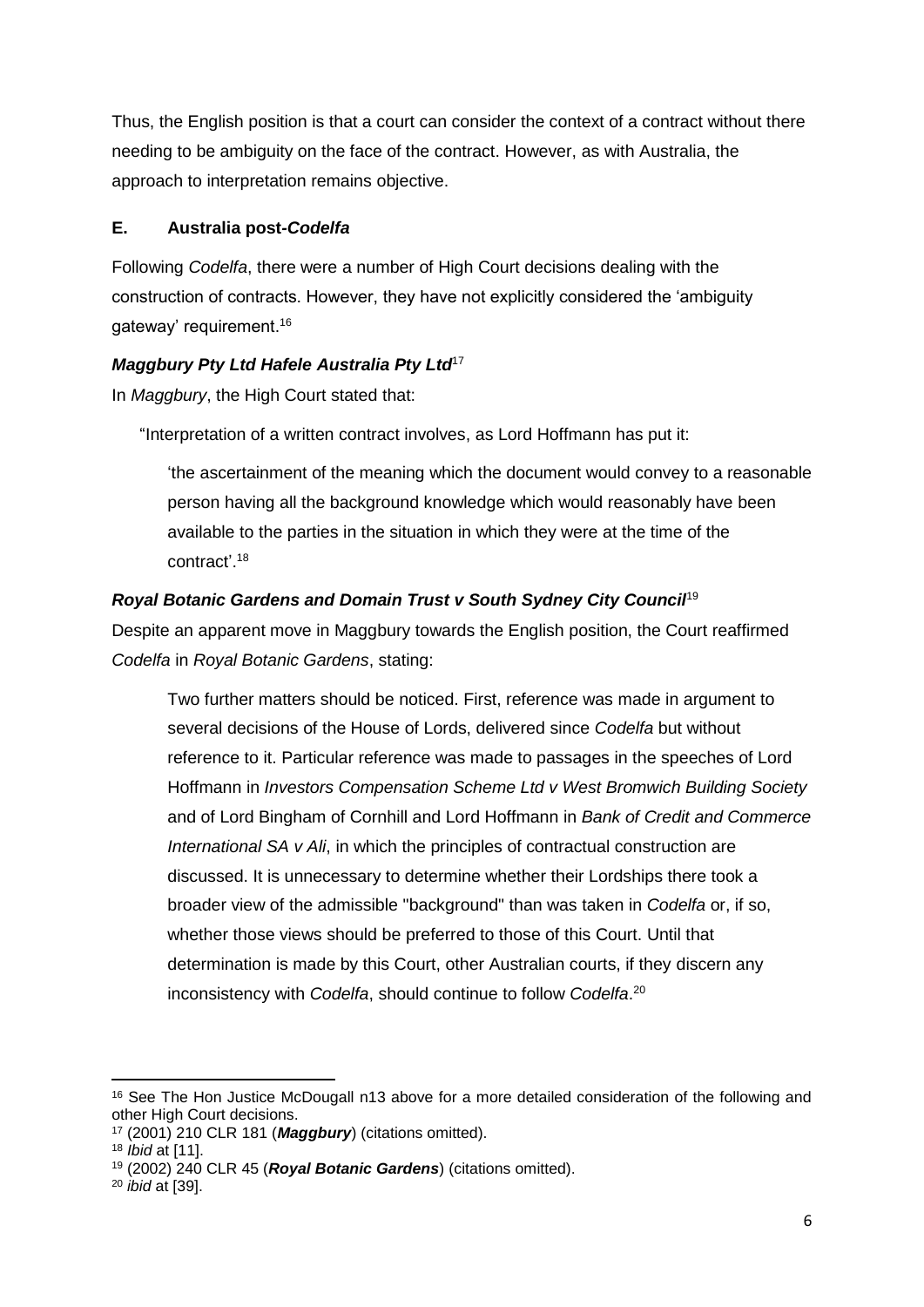#### **Pacific Carriers Ltd v BNP Paribas**<sup>21</sup>

In *Pacific Carriers* the High Court again considered the role of extrinsic materials. As can been seen, the decision restates the objective approach to the construction of a contract and relevant extrinsic materials. However, it does so without explicitly considering the 'ambiguity gateway' requirement:

What is important is not Ms Dhiri's subjective intention, or even what she might have conveyed, or attempted to convey, to NEAT about her understanding of what she was doing. The letters of indemnity were, and were intended by NEAT and BNP to be, furnished to Pacific. Pacific did not know what was going on in Ms Dhiri's mind, or what she might have communicated to NEAT as to her understanding or intention. The case provides a good example of the reason why the meaning of commercial documents is determined objectively: it was only the documents that spoke to Pacific. The construction of the letters of indemnity is to be determined by what a reasonable person in the position of Pacific would have understood them to mean. That requires consideration, not only of the text of the documents, but also the surrounding circumstances known to Pacific and BNP, and the purpose and object of the transaction. In *Codelfa Construction Pty Ltd v State Rail Authority of NSW*, Mason J set out with evident approval the statement by Lord Wilberforce in *Reardon Smith Line Ltd v Hansen-Tangen*:

"In a commercial contract it is certainly right that the court should know the commercial purpose of the contract and this in turn presupposes knowledge of the genesis of the transaction, the background, the context, the market in which the parties are operating."

### Toll (FGCT) Pty Ltd v Alphapharm Pty Ltd<sup>22</sup>

In *Toll*, the Court appeared to continue the apparently broader approach taken in *Maggbury* and *Pacific Carriers*, stating that:

"References to the common intention of the parties to a contract are to be understood as referring to what a reasonable person would understand by the language in which the parties have expressed their agreement. The meaning of the terms of a contractual document is to be determined by what a reasonable person would have understood them to mean. That, normally, requires consideration not only of the text,

**.** 

<sup>21</sup> (2004) 218 CLR 451 (*Pacific Carriers*).

<sup>22</sup> (2004) 219 CLR 165 at p.179 (*Toll*).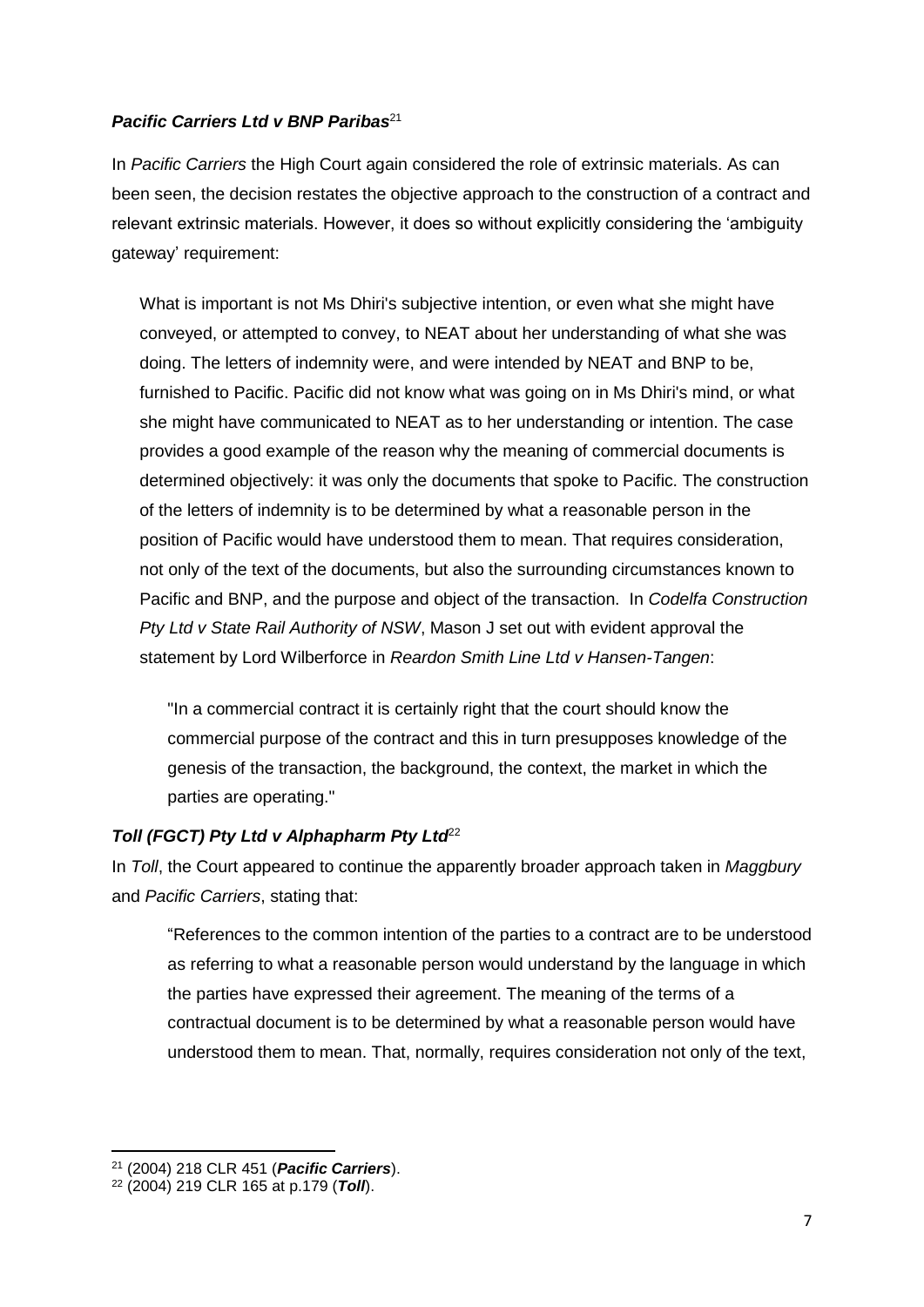but also of the surrounding circumstances known to the parties, and the purpose and object of the transaction".

### *Western Export Services Inc and Ors v Jireh International Pty Ltd*<sup>23</sup>

The series of cases extracted above led to a view (at least in the NSW Court of Appeal) that there was no ambiguity gateway. However, the High Court then, somewhat unusually, made comments in a special leave application which reaffirmed *Codelfa*:

"Acceptance of the applicant's submission, clearly would require reconsideration by this Court of what was said in *Codelfa Construction Pty Ltd v State Rail Authority of NSW* by Mason J, with the concurrence of Stephen J and Wilson J, to be the "true rule" as to the admission of evidence of surrounding circumstances. Until this Court embarks upon that exercise and disapproves or revises what was said in *Codelfa*, intermediate appellate courts are bound to follow that precedent. The same is true of primary judges, notwithstanding what may appear to have been said by intermediate appellate courts.

"The position of Codelfa, as a binding authority, was made clear in the joint reasons of five Justices in *Royal Botanic Gardens and Domain Trust v South Sydney City Council* and it should not have been necessary to reiterate the point here.

We do not read anything said in this Court in *Pacific Carriers Ltd v BNP Paribas*; *Toll (FGCT) Pty Ltd v Alphapharm Pty Ltd*; *Wilkie v Gordian Runoff Ltd* and *International Air Transport Association v Ansett Australia Holdings Ltd* as operating inconsistently with what was said by Mason J in the passage in Codelfa to which we have referred.<sup>24</sup>

Unfortunately, while this statement re-affirmed the 'true rule' set out in *Codelfa*, it did not take the opportunity to explain or expand upon that rule in terms of when ambiguity must arise before extrinsic material can be used.

# **F. Post-Jireh developments**

Following *Jireh*, the High Court has seemingly avoided arriving at a definitive determination of the status of the 'true rule' in *Codelfa.* In cases where the Court has touched upon the issues raised in this paper (for example, in *Woodside* and *Mount Bruce Mining v Wright Prospecting Pty Ltd*<sup>25</sup>), it has made statements redolent of a liberal approach without seeking to expressly overrule any earlier authority.

<sup>1</sup> <sup>23</sup> *Western Export Services Inc v Jireh International Pty Ltd* [2011] HCA 45; 85 ALJR 1 (*Jireh*).

<sup>24</sup> (citations omitted).

<sup>25</sup> [2015] HCA 37; (2015) 256 CLR 104 (*Mount Bruce Mining*).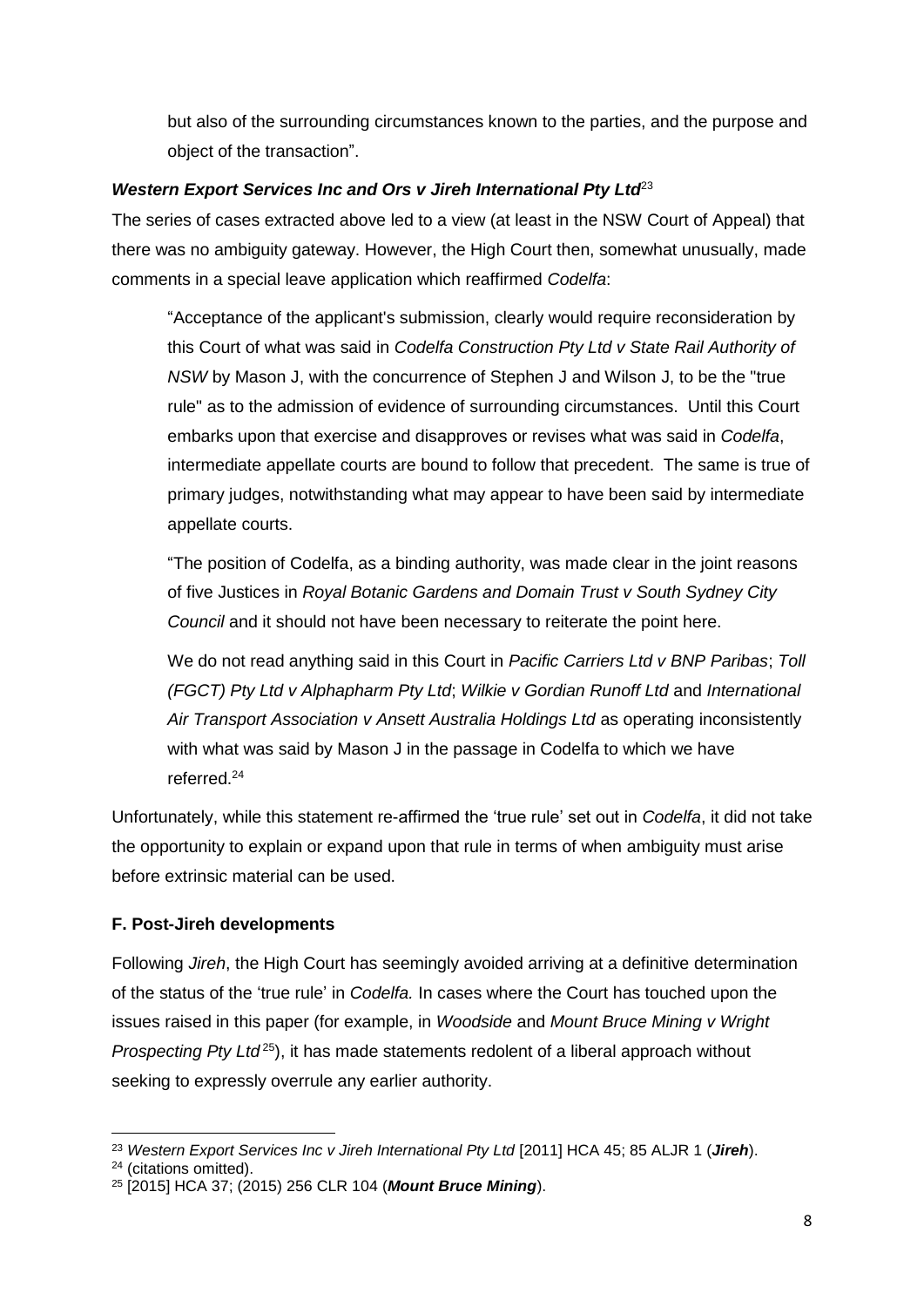In *Mount Bruce Mining Pty Ltd*, all members of the Court made statements to the effect that *Jireh*, because it was not a proceeding *inter partes* before the Court<sup>26</sup>, was not a precedent binding on courts below.<sup>27</sup>

This has led the New South Wales Court of Appeal to continue what can be considered to be a broad reading of the ambiguity gateway, holding that extrinsic materials can be used to determine that there is ambiguity.<sup>28</sup>

In *Cherry v Steele-Park*<sup>29</sup>, Leeming JA considered that "ambiguity is a conclusion" rather than a starting point $30$  and that:

"there is a deal of authority for the proposition that whether there is in truth a constructional choice available to a written contract cannot be determined without first at least considering evidence of surrounding circumstances".

His Honour considered that:

- the 'true rule' in *Codelfa* dealt with how ambiguity might be resolved and not how it might be identified $31$ ; and
- extrinsic evidence can be used to identify ambiguity is supported by High Court and intermediate appellate authority.<sup>32</sup>

Accordingly, the position (at least in NSW<sup>33</sup>) appears to be that extrinsic material is available to determine, first, whether there is an ambiguity and, secondly, if there is, to assist in interpreting the ambiguous provision.

That, of course, is not the end of it. The content of the extrinsic materials must also be relevant and otherwise admissible. Interestingly, in *Steele-Park*, where the admissibility and use of emails was the issue in question, Leeming JA and White JA came to different views as to the emails in question.<sup>34</sup> Leeming JA considered that the emails were "objective facts known to both sides of the transaction"<sup>35</sup> and "were the immediate objective context in which the contractual document was drafted and executed".<sup>36</sup> In contrast, White JA (while agreeing

**<sup>.</sup>** <sup>26</sup> *Collins v The Queen* [1975] HCA 60; (1975) 133 CLR 120 at p.122.

<sup>27</sup> *Mount Bruce Mining* at [52] (French CJ, Nettle & Gordon JJ); [112] (Kiefel & Keane JJ); [119] (Bell & Gageler JJ).

<sup>28</sup> Indeed, this has been the position of the Court of Appeal for some time, see *Franklins* at [16] per Allsop P.

<sup>29</sup> [2017] NSWCA 295; 96 NSWLR 548 (*Steele-Park*) per Leeming JA.

<sup>30</sup> at [79], Gleeson and White JJA agreeing on this point.

<sup>31</sup> *ibid* at [83] citing *Mount Bruce Mining Pty Ltd* at [110].

<sup>32</sup> ibid at [76] to [86].

<sup>33</sup> see also *Mainteck Services Pty Ltd v Stein Heurtey SA* [2014] NSWCA 184; 89 NSWLR 633; *WIN Corporation Pty Ltd v Nine Network Australia Pty Ltd* [2016] NSWCA 297; 341 ALR 467.

<sup>34</sup> Gleeson JA agreed with Leeming JA.

<sup>35</sup> *Steele-Park* at [92].

<sup>36</sup> *ibid* at [93].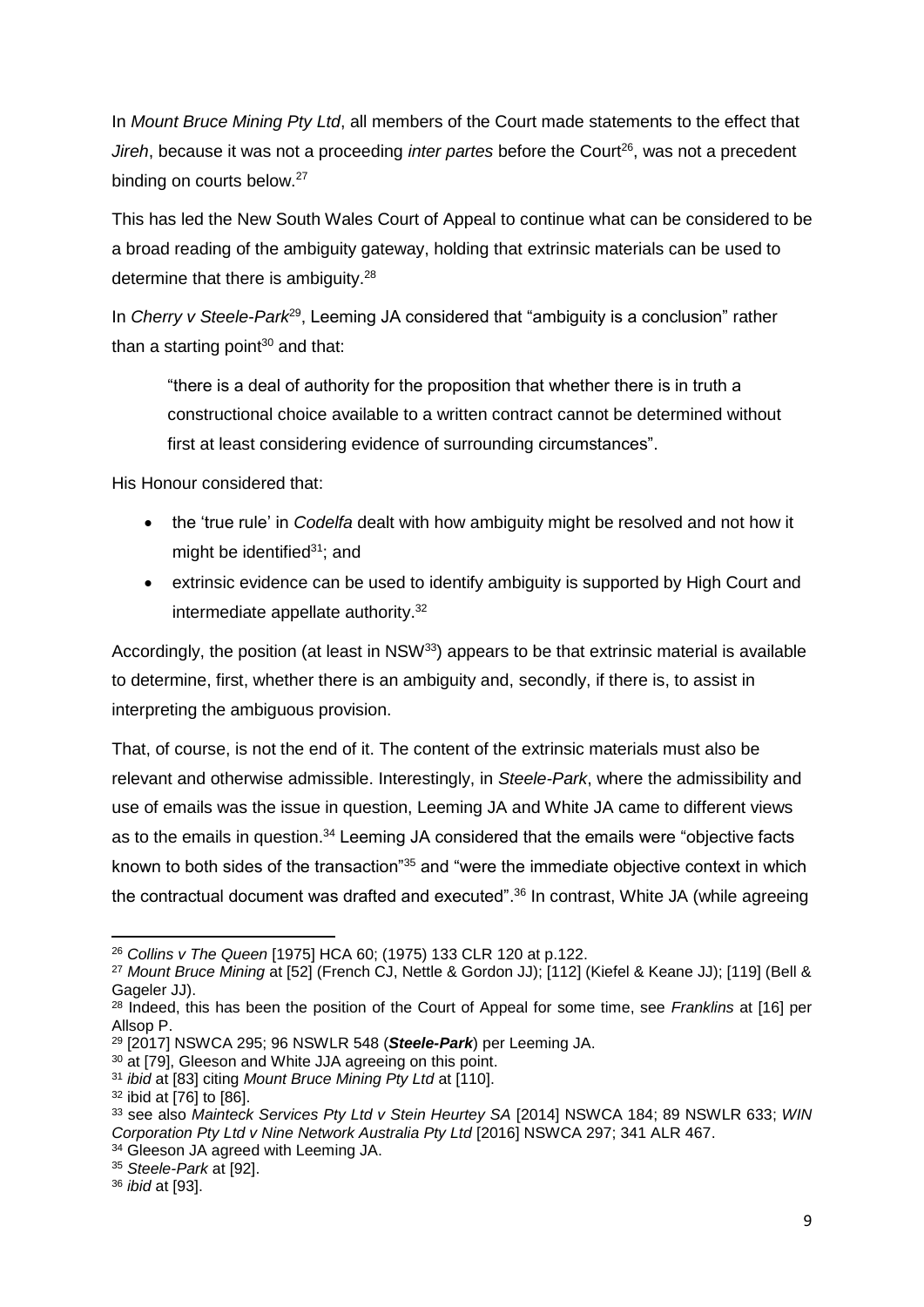with approach of Leeming JA as to ambiguity) found that the emails were evidence of the parties' subjective intention as to the interpretation of the contract and therefore not admissible for the purpose of construing the contract.<sup>37</sup>

## **G. Other issues**

The question as to the existence of the ambiguity gateway and the 'prohibition' on evidence regarding subjective intent is relevant to the task of the construction of a contract. There will be a number of situations in which extrinsic evidence can be used without the need to find ambiguity, and in which evidence of subjective intention might also be used. Such evidence will likely be relevant to issues such as rectification, *non est factum* and duress or where it is alleged that the contract is a sham. $^{38}$  It may also be relevant to the issue of whether a contract was formed at all.<sup>39</sup>

However, the approaches as to construction and equitable remedies such as rectification remain distinct:

The requirements of *ex facie* absurdity or inconsistency and clarity as to what the parties must be taken to have intended ensure that rectification by construction remains an aspect of determining the objectively manifested legal meaning of contractual words, and accommodates the truth that sometimes, even in a formal legal document, the parties will make mistakes which are nonetheless readily identified and corrected. On the other hand, rectification in equity turns on the discrepancy between the written instrument and a separately proven contrary common intention, which was intended to have been incorporated into the instrument, such that it is unconscientious for a party to insist on performance in accordance with the written instrument. Rectification in equity is a departure – albeit one which is narrowly circumscribed by the insistence on cogent proof – from the objective theory of contract. 40

While subjective intentions are clearly relevant for rectification, "rectification is granted only upon 'clear and convincing proof' or 'convincing proof<sup>44</sup> and "[w]hat needs to be proved in accordance with that standard is not only that the written document does not correctly record

**<sup>.</sup>** <sup>37</sup> *ibid* at [149].

<sup>38</sup> *Steele-Park* at [37].

<sup>39</sup> *Australian Broadcasting Corporation v XIVth Commonwealth Games Ltd* (1988) 18 NSWLR 540 at pp.548-51 per Gleeson CJ (with whom Hope JA and Mahoney JA agreed).

<sup>40</sup> *Seymour Whyte Constructions Pty Ltd v Ostwald Bros Pty Ltd (In liquidation)* [2019] NSWCA 11; 365 ALR 345 (*Seymour*) at [15] per Leeming JA.

<sup>41</sup> *Franklins* at [451] per Campbell JA. Or "the court must be satisfied of those matters to a high level of conviction": *Seymour* at [10] per Leeming JA.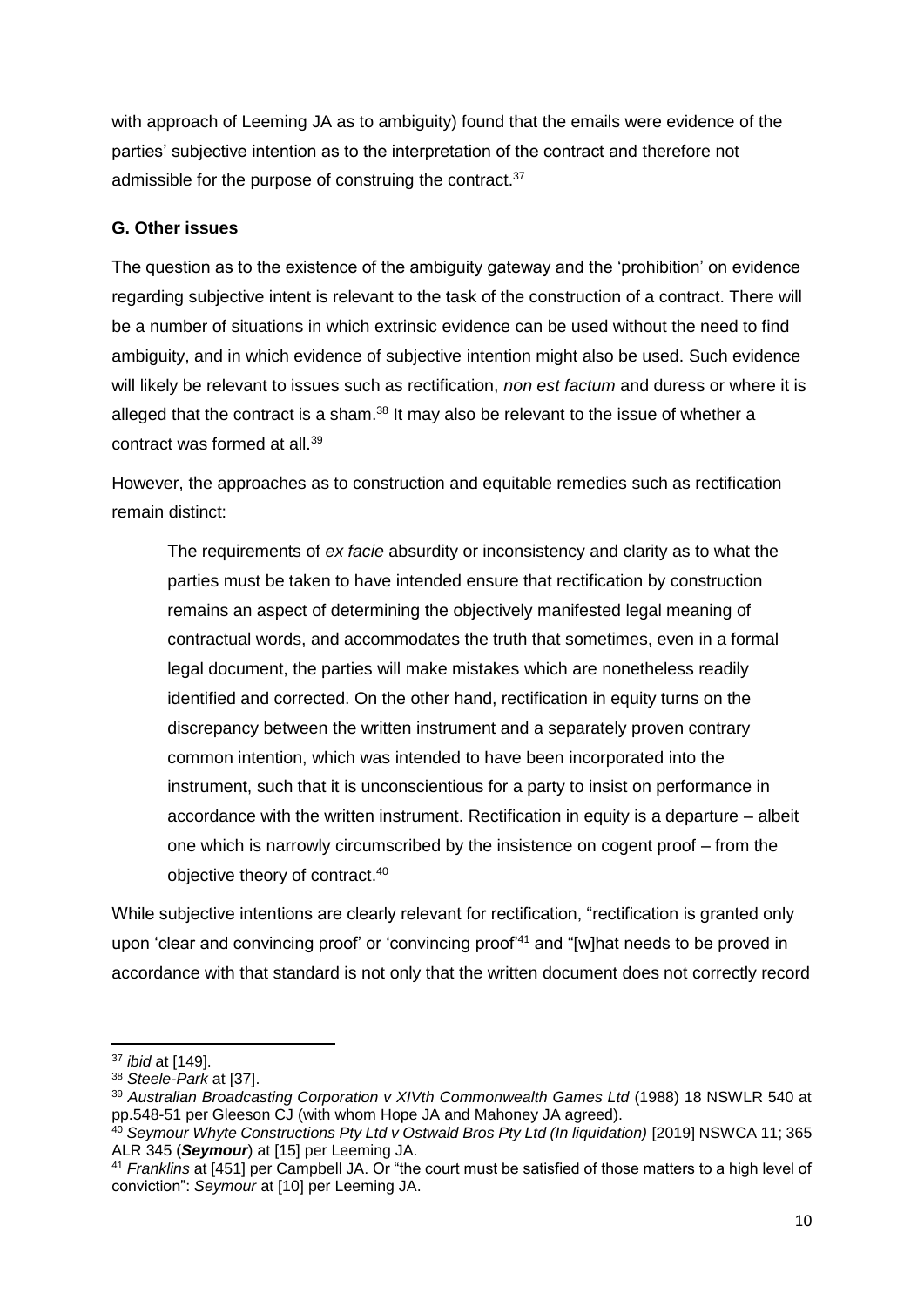the common intention of the parties, but what the common intention of the parties actually was". 42

Finally, this discussion is dealing with extrinsic materials in existence prior to the execution of the contract. It is clear that in Australia, post-contractual conduct of the parties to a contract cannot be used "in aid of construction of a contract". <sup>43</sup> This is in contrast to the position in New Zealand where post-contractual conduct of the parties can be used to construe a contract. 44

However, while the issue is not completely clear, it also appears that, where contract is alleged to be oral or partly oral, post-contractual conduct of the parties may be used to determine whether a contract came into existence<sup>45</sup> and what are the terms of the contract<sup>46</sup>. It also appears that post-contractual conduct can be used as evidence of the surrounding circumstances at the time the contract was executed. 47

## **H. Conclusion**

The High Court has yet to resolve the issues of whether an ambiguity in the meaning of a term in a contract can be identified by the admission of extrinsic evidence, and whether extrinsic evidence can be used to resolve any ambiguity once found. These are two distinct questions.

The present state of affairs appears to be that, where a contract is unambiguous or susceptible of only one meaning, evidence of surrounding circumstances cannot be adduced to contradict that plain ordinary meaning.

The English courts have applied a more liberal approach, permitting recourse to surrounding circumstances without any requirement of first establishing ambiguity. <sup>48</sup> There is a distinct progression towards an adoption of the English approach by the courts, although that approach has yet to achieve consensus or result in the overruling of *Codelfa* itself.

As early as *International Air Transport Association v Ansett Australia Holdings Ltd* [2008] HCA 3; (2008) 234 CLR 151, Gleeson CJ tended to favour a liberal approach:

**.** 

<sup>42</sup> *Franklins* at [451].

<sup>43</sup> *Agricultural and Rural Finance Pty Ltd v Gardiner* [2008] HCA 57; (2008) 83 ALJR 196; 251 ALR 322 at [35] per Gummow, Hayne & Kiefel JJ.

<sup>44</sup> See *Steele-Park* at [140] per White JA.

<sup>45</sup> *Franklins* at [13] per Allsop P.

<sup>46</sup> *Franklins* at [325] per Campbell JA .See also, *Lym International Pty Ltd v Marcolongo* [2011] NSWCA 303 at [139] per Campbell JA; *Pegela Pty Ltd v Oates* [2010] NSWCA 186 at [78] per Young JA. <sup>47</sup> *Franklins* at [13] per Allsop P.

<sup>48</sup> *Investors Compensation Scheme Ltd v West Bromwich Building Society* [1998] 1 All ER 98 at pp.114- 115; *Reardon Smith Line Ltd v Sanko Steamship Co* [1976] 1 WLR 989 at p.997; *Prenn v Simmonds* [1971] 1 WLR 1381 at pp.1383-4.